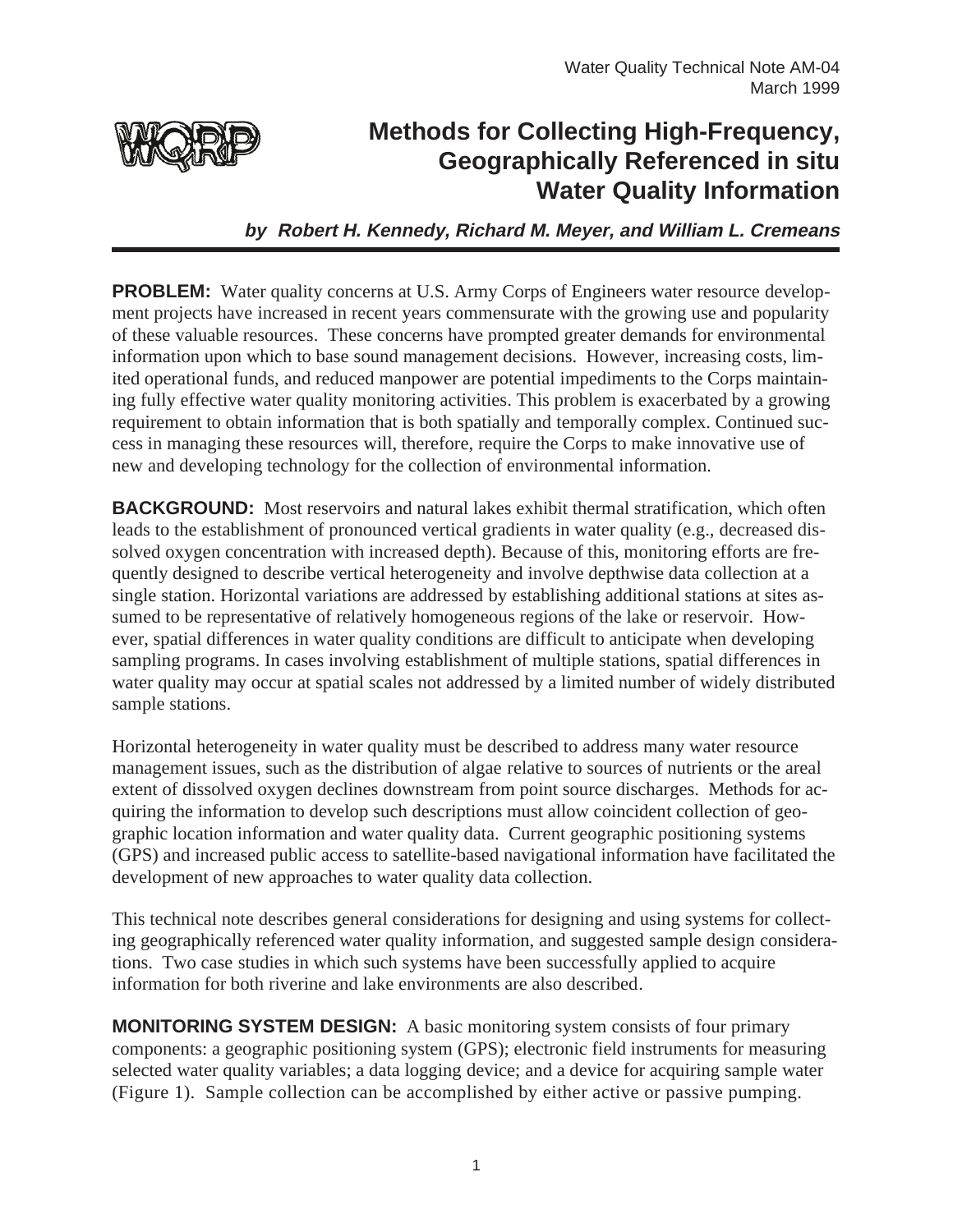

Figure 1. Generalized flow-through system for collecting high-frequency, geographically referenced in situ water quality data

Inactive pumping, of either a submersible or an onboard pump, collects sample water and provides the pressure to distribute it to each monitoring instrument. The advantage of this approach is that pumping or flow rate is independent of boat speed and can be regulated by the operator. Alternatively, sample water can be acquired passively using a pitot tube and a rapidly moving boat. (A pitot tube is easily constructed by bending a rigid collection tube or pipe horizontally so that the intake orifice is oriented upstream.) This approach requires sufficient boat speed to ensure an adequate water supply and sufficient pressure to distribute water to each instrument. In either case, water is collected from a desired depth, such as just below the surface, routed to each instrument through a series of pipes or hoses, and discharged overboard. Regardless of the approach used to collect water, the design of the monitoring system should ensure minimum water retention time between sample collection and measurement by an instrument.

Electronic field instruments commonly employed for in situ water quality studies can be easily incorporated into the design of a monitoring system. In general, water is either passed through a closed sample measurement chamber on the instrument or through a reservoir into which an instrument's probe is placed. For instance, each fluorometer incorporated in the example monitoring system configuration presented in Figure 1 is equipped with hose fittings at both the inflow and outflow of a flow-through cuvette supplied with the instrument. The multi-parameter water quality sonde (Figure 1), on the other hand, required construction of a reservoir fitted with inflow and outflow ports into which the sonde's probes were sealed. In all applications, care must be taken to ensure that sample water is well-mixed at the site of measurement and that air bubbles do not influence the measurement. Some applications may require incorporation of a bubble separation chamber to allow venting of unwanted air bubbles. In all cases, fittings must be airtight to prevent aspiration or leaks. A desirable feature in many applications is a tap at the discharge end of the system's plumbing to collect water samples for subsequent laboratory analysis.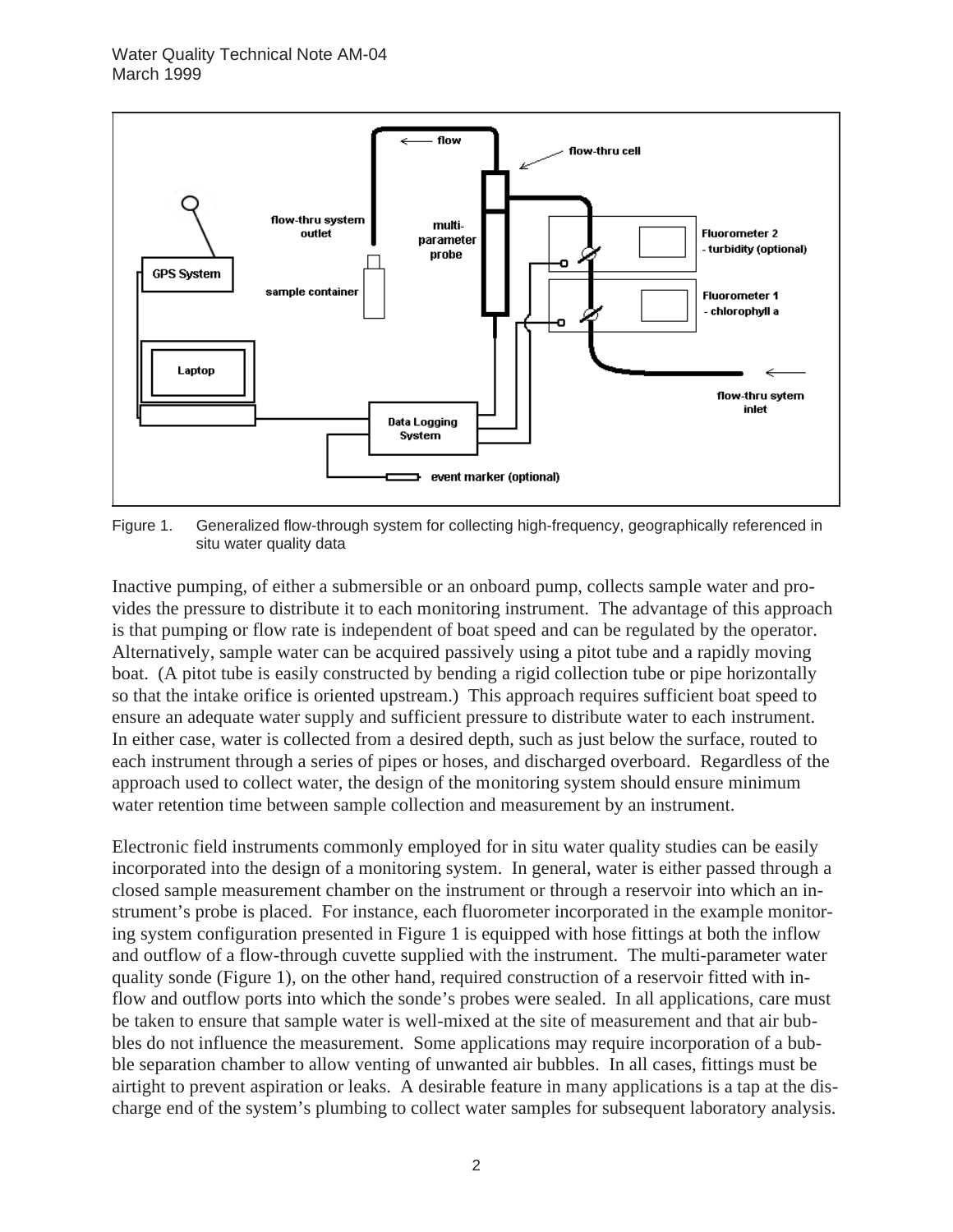Geographic position information can be obtained using commercially available GPS equipment. These systems generally include an antenna, which can be mounted in an unobscured location on the sampling boat, and a signal processor. Although the exact form of the output may be specific to the GPS model and manufacturer, each will provide current time and measures related to latitude and longitude. Systems capable of differential correction offer the added benefit of providing navigation information which, when viewed coincident with digital maps of the study area, allows the operator to visualize the boat's course across the study area.

Data logging is an essential aspect of system design. Water quality instruments can provide measurement information at relatively short intervals (1-5 sec). Similar reporting intervals are possible for geographic position information. Data logging provides a means to rapidly and accurately record large amounts of information for subsequent analysis. When the monitoring system incorporates multiple data sources, the data logging system must provide the means to merge data. The simplest method is to use a common data logger capable of acquiring and coincidentally storing data from each instrument in a single data file. For systems in which component instruments log data internally, care must be taken to ensure that data from multiple instruments can appropriately be merged prior to data assessment and analysis. In most cases, this will involve combining data files based on a common time variable.

Synchronizing sampling events with position acquisition and logging is critical to the success and usefulness of the resulting data sets. Such errors should be estimated and considered during data reduction and assessment.

**SAMPLING AND ANALYTICAL STRATEGIES:** Flow-through monitoring systems as described above can be utilized to collect high-frequency, geographically referenced water quality data along lateral or longitudinal transects in rivers, reservoirs, and coastal waters. Resulting data provide a more detailed information base upon which to quantify and assess spatial relationships in water quality than do data collected by traditional point sampling methods. Such relationships may be portrayed as simple linear plots based on single transects or as two-dimensional plots based on interpolation of data collected along multiple transects. The first approach is appropriate for describing trends over distance, such as those that might occur along a river reach impacted by point or nonpoint sources. The second is appropriate for collecting data for describing spatial gradients (lateral as well as longitudinal) commonly observed in reservoirs and coastal waters experiencing incomplete mixing. In both cases, high-frequency data, and the resulting graphical interpretations, provide valuable water quality management information.

**EXAMPLE APPLICATIONS:** The results of two case studies involving methods for the collection of high-frequency, geographically referenced in situ water quality data are presented below. The first provides an example of high-speed data collection along a 309-mile reach of the Ohio River. The second, based on studies of a shallow tropical lake, illustrates the collection of data and subsequent development of "maps" describing horizontal patterns in surface water quality conditions. Together, these examples indicate the range of monitoring opportunities offered by methods for collecting high-frequency, geographically referenced in situ water quality information.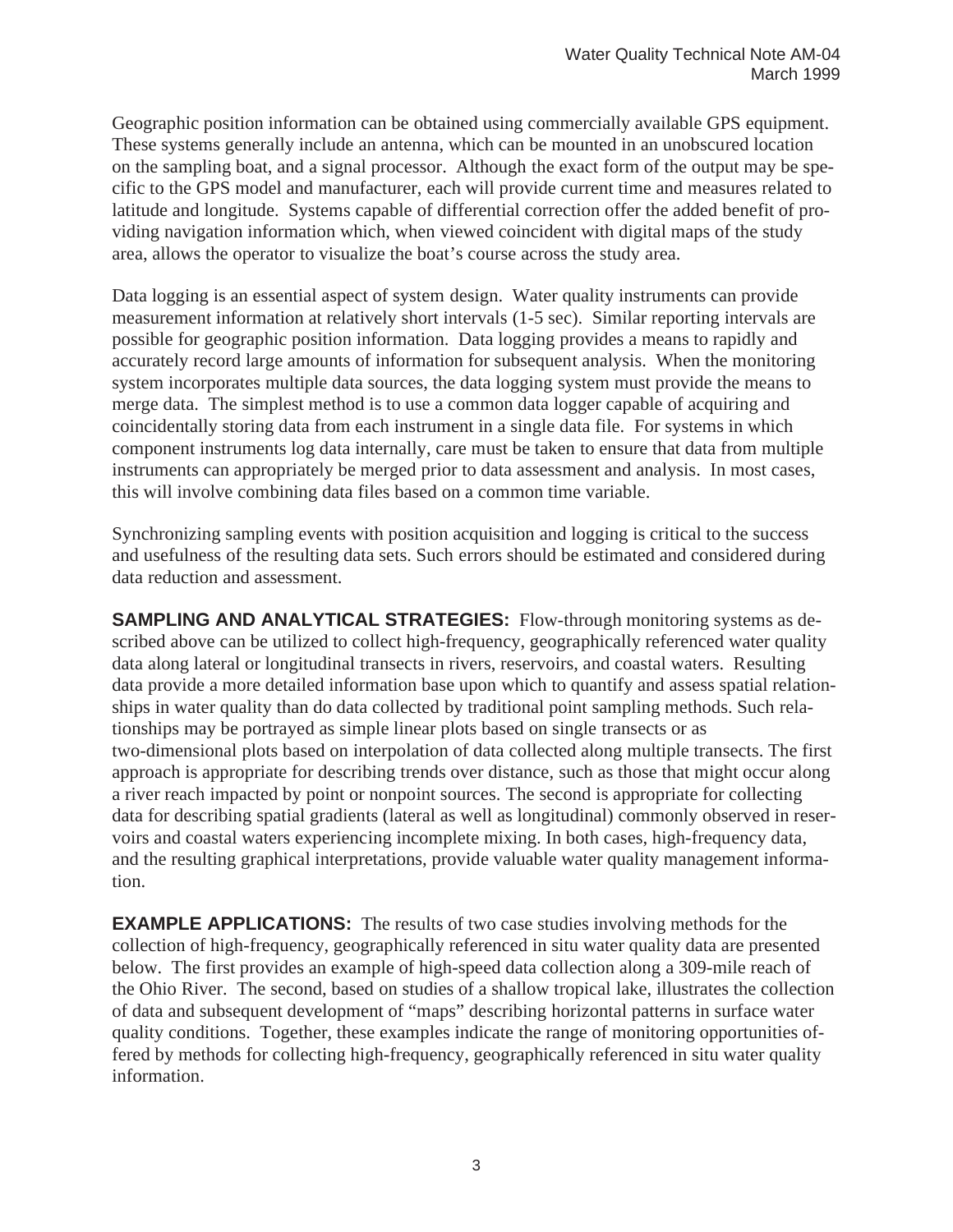**Ohio River (from River Mile 127 to 436)**. A series of 13 locks and dams has been constructed along the Ohio River as a means to maintain a 9-ft (3-m) minimum channel depth for commercial navigation. A water quality concern for the river is reduced dissolved oxygen concentration conditions during periods of low flow, primarily in these navigation impoundments in the late summer months. These conditions are exacerbated by the influences of industrial outfalls and tributary confluences. A current management strategy is to augment flows in the Ohio River during low-flow periods by making releases from Corps tributary flood-storage projects.

The ameliorative effects of such releases can be optimized if the locations of dissolved oxygen sags are known. Therefore, a sampling plan was developed to collect water samples and in situ data along a 309-mile reach of the river. This was accomplished using a flow-through system that employed a pitot tube water collection device and a high-speed sampling boat. This allowed an extended reach of the river to be sampled intensively over a relatively short study period. Data were recorded on a logging system and viewed real-time on a laptop computer. River miles were recorded in the database with an event marker and served as geographic location indicators. Longitudinal changes in water quality conditions were described by plotting collected data versus river mile.

Marked patterns of change in water temperature and dissolved oxygen were observed across the 309-mile study reach (Figure 2). Temperature spikes observed at river miles 242, 260, and 405 correspond to the locations of coal-fired power-generating facilities. Coincident sags in dissolved oxygen were observed at river miles 260 and 405. Larger scale patterns of change in dissolved oxygen concentration may reflect diurnal changes and/or regional differences in water quality.

**San Jose Lagoon, San Juan, Puerto Rico.** San Jose Lagoon is a shallow (maximum depth ca. 3 m), poorly flushed, brackish-water lake located near San Juan, a large metropolitan area on the northeastern coast of Puerto Rico. The lake is part of the San Juan Bay and Estuary system and is connected through a series of lagoons and narrow channels to ocean outfalls. Water quality concerns include high concentrations of coliform bacteria, low dissolved oxygen concentrations, eutrophication, and the presence of toxic substances (Kennedy and others 1996).

Geographically referenced in situ water quality data were collected for the surface layer of San Jose Lagoon in August 1995 to better understand spatial heterogeneities in water quality. Variables included water temperature (degrees Celsius), dissolved oxygen concentration (milligrams per liter), specific conductance (microsiemens) and fluorescence (relative units) as an indirect measure of chlorophyll concentration. Because of shallow depths throughout the lagoon and safety considerations (small boat size and floating debris), boat speed was greatly reduced (6-8 km/hr) and a flow-through system was modified to include a pump. Sample water was pumped through the monitoring system continuously from a depth of approximately 0.1 m and discharged overboard as the sampling boat traversed the length of the main portion of the lake along a "zig-zag" course (Figure 3). Water quality variables were recorded at 1-sec intervals using a Campbell Datalogger (Campbell Scientific Inc., Logan, UT). GPS coordinates were logged using a Trimble Pathfinder® (Trimble Navigation Ltd., Sunnyvale, CA) and were corrected a posteriori based on fixed-position data recorded at the U.S. Coast Guard Station near San Juan.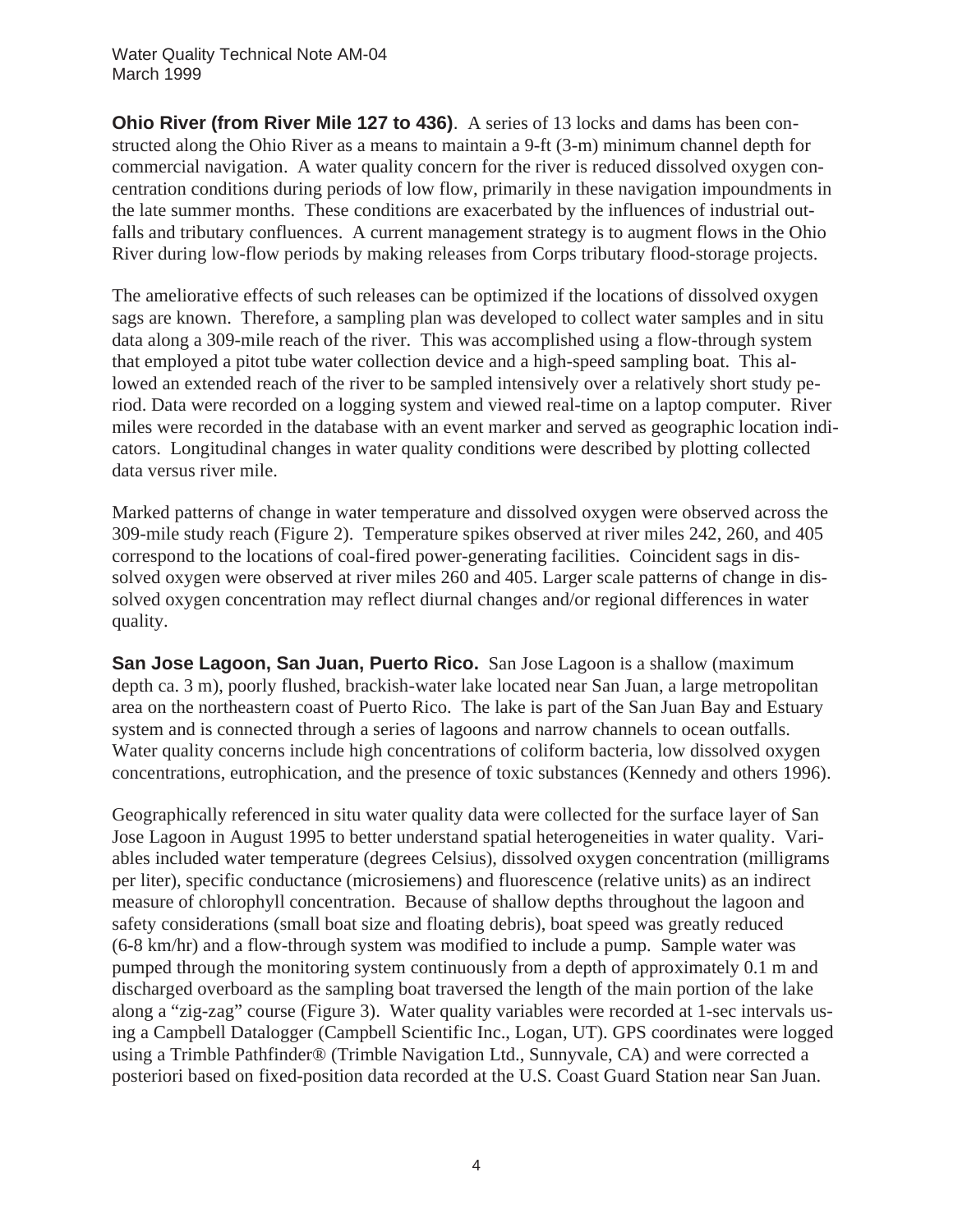

Figure 2. Changes in water temperature (upper) and dissolved oxygen concentration (lower) along a 309-mile reach of the Ohio River



Figure 3. Map of San Jose Lagoon near San Juan, Puerto Rico. Solid circles trace course followed by sampling boat and indicate locations at which in situ water quality data were summarized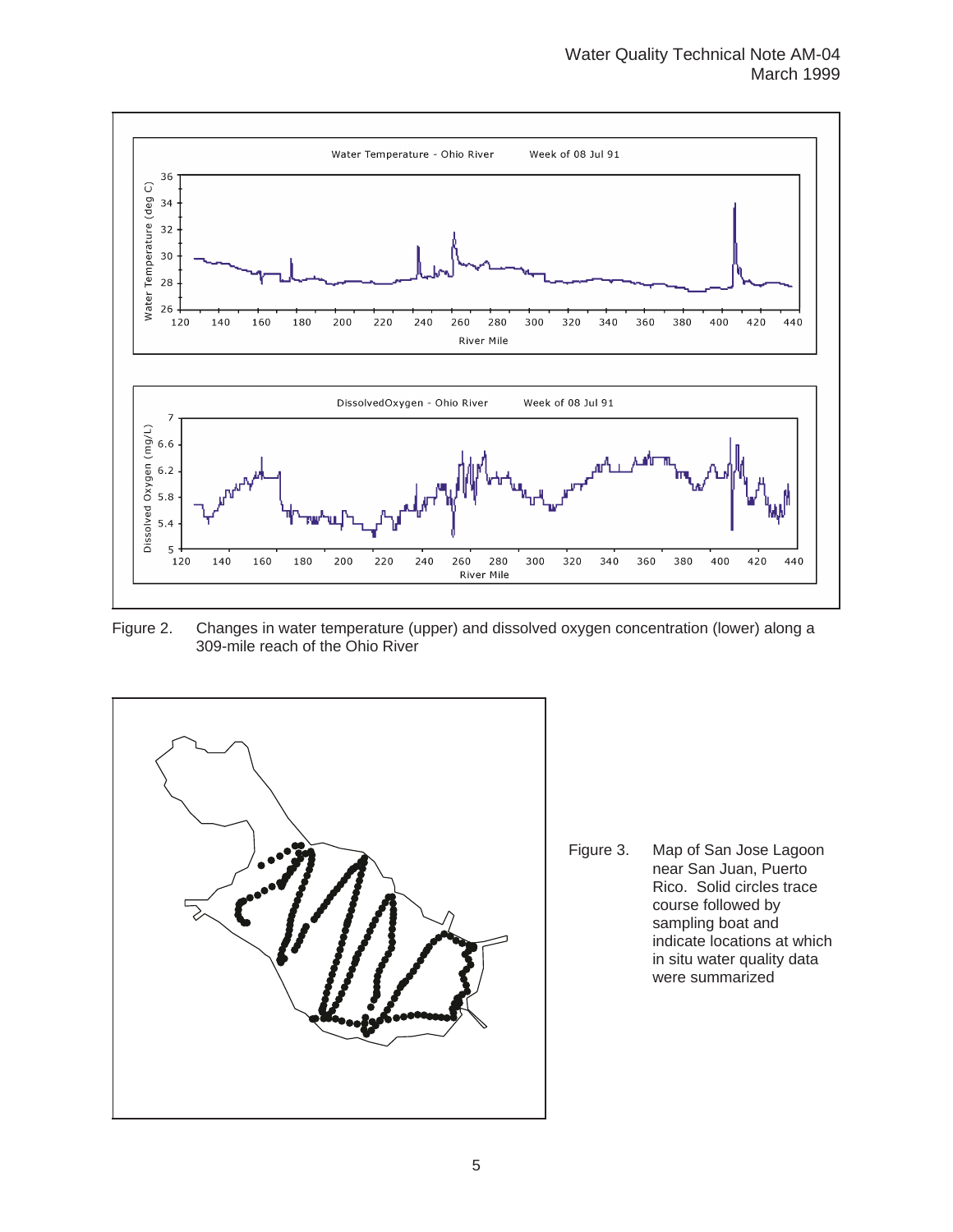Water Quality Technical Note AM-04 March 1999

Files containing geographic location and water quality data were merged by time, a variable common to both data files. Because of the reduced boat speed and short logging interval, in situ measurements were averaged over consecutive 0.5-min periods as a means to reduce data density. This resulted in 234 observations for each water quality variable. Data contours were mapped using the grid-based plotting program Surfer( (Golden Software, Inc., Golden, CO). Surfer interpolates irregularly spaced XYZ data (e.g., latitude, longitude, and a selected water quality variable) within user-defined boundaries (Golden Software 1994).

High-frequency monitoring identified pronounced spatial heterogeneities for both dissolved oxygen and relative fluorescence (Figure 4). Such spatial patterns reflect the combined influences of internal processes and external inputs via tributary streams (Kennedy and others 1996), but would have been difficult to describe with traditional point sampling methods.

**CONCLUSIONS AND RECOMMENDATIONS:** Traditional sampling strategies involving sample collection at discrete locations offer a reasonable approach for acquiring water quality data in many instances, particularly when depth-wise profiles are required. However, horizontal patterns in the distribution of many water quality variables require new and innovative approaches to data collection. High-frequency, geographically referenced systems, which can be easily configured using currently available components, provide a means to collect spatially detailed information for surface and near-surface waters.

**POINT OF CONTACT:** For additional information, contact Dr. Robert H. Kennedy, U.S. Army Engineer Waterways Experiment Station (601 634-3659, *kennedr@mail.wes.army.mil*). This technical note should be cited as follows:

Kennedy, R. H., Meyer, R. M., and Cremeans, W. L. (1999). "Methods for collecting high-frequency, geographically referenced in situ water quality information," *Water Quality Technical Notes Collection* (WQTN AM-04), U.S. Army Engineer Research and Development Center, Vicksburg, MS. *www.wes.army.mil/el/elpubs/wqtncont.html*

## **REFERENCES:**

Golden Software. (1994). *Surfer for Windows user's manual*. Golden Software, Inc., Golden, CO.

Kennedy, R. H., Hains, J. J., Boyd, W. A, Lemons, J., Herrmann, F., Honnell, D., Howell, P., Way, C., Fernandez, F., Miller-Way, T., and Twilley, R. R. (1996). "San Juan Bay and Estuary Study: Water Quality Data Collection," Miscellaneous Paper EL-96-9, U.S. Army Engineer Waterways Experiment Station, Vicksburg, MS.

**NOTE:** The contents of this technical note are not to be used for advertising, publication, or promotional purposes. Citation of trade names does not constitute an official endorsement or approval of the use of such products.